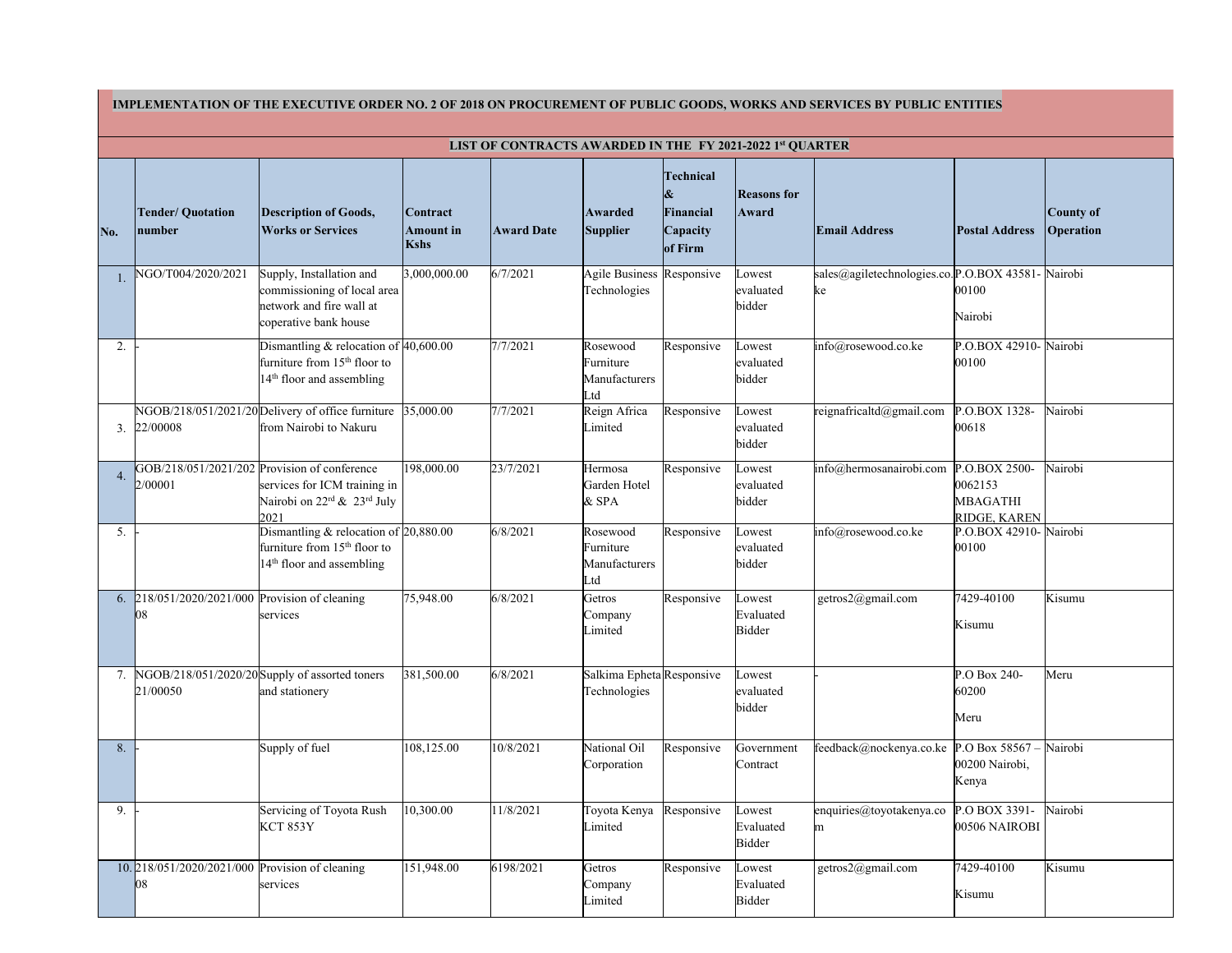|     | 11. N/A                                                | Monthly subscription for G- 159,340.50<br>Suite Basic August -<br>October 2021                            |              | 26/8/2021 | Pawa IT                                   | Responsive | N/A                           | pawait@pawait.co.ke                                    | P.O.BOX 51641- Nairobi<br>00200                |         |
|-----|--------------------------------------------------------|-----------------------------------------------------------------------------------------------------------|--------------|-----------|-------------------------------------------|------------|-------------------------------|--------------------------------------------------------|------------------------------------------------|---------|
|     | 12. 218/051/2020/2021/000 Provision of cleaning<br>08  | services                                                                                                  | 75,948.00    | 26/8/2021 | Getros<br>Company<br>Limited              | Responsive | Lowest<br>Evaluated<br>Bidder | getros2@gmail.com                                      | 7429-40100<br>Kisumu                           | Kisumu  |
| 13. |                                                        | Printing of registration<br>forms                                                                         | 139,200.00   | 31/8.2021 | Government<br>Printers                    | Responsive | Lowest<br>Evaluated<br>Bidder | printer@interior.go.ke                                 | P.O.BOX 30128- Nairobi<br>00100 NAIROBI        |         |
|     | 02                                                     | 14. 218/051/2020/2021/000 Provision of service/repair<br>and replacement of smart<br><b>UPS</b> batteries | 190,240.00   | 6/9/2021  | Technology<br>Today                       | Responsive | Lowest<br>Evaluated<br>Bidder | $info@$ tec-today.com                                  | P.O.BOX 66163,<br>00800                        | Nairobi |
| 15. |                                                        | Provision of design, layout<br>and printing services                                                      | 15,660.00    | 13/9/2021 | Kenya<br>Literature<br>Bureau             | Responsive | Direct                        | info@klb.co.ke                                         | P.O.BOX 30022-<br>00100 GPO<br><b>NAIROBI</b>  | Nairobi |
| 16. |                                                        | Supply of Kyocera toners<br>no. FS 6525                                                                   | 34,800.00    | 13/9/2021 | MFI Document Responsive<br>Solutions      |            | owest<br>Evaluated<br>Bidder  | info@groupmfi.com                                      | P. O. BOX<br>49160-00100<br><b>NAIROBI</b>     | Nairobi |
| 17. |                                                        | Supply of fuel                                                                                            | 84,722.00    | 14/9/2021 | National Oil<br>Corporation               | Responsive | Government<br>Contract        | feedback@nockenya.co.ke                                | P.O Box $58567 -$<br>00200 Nairobi,<br>Kenya   | Nairobi |
|     | 12                                                     | 18. 218/051/2020/2021/000 Service for Toyota Hiace<br>Minibus KCT 844Y                                    | 12,800.00    | 17/9/2021 | Toyota Kenya<br>Limited                   | Responsive | Lowest<br>Evaluated<br>Bidder | enquiries@toyotakenya.co<br>m                          | P.O BOX 3391-<br>00506 NAIROBI                 | Nairobi |
|     | 19. 218/051/2020/2021/000 Provision of conference      | facilities for NGOs annual<br>sector report                                                               | 115,000.00   | 20/9/2021 | The Ole-Ken Responsive<br>Hotel           |            | Lowest<br>Evaluated<br>Bidder | reservations@theolekenhot $P.O$ Box 15322-<br>el.co.ke | 20100 Nakuru,<br>Kenya                         | Nakuru  |
|     | 20. 218/051/2020/2021/000 Provision of cleaning<br> 08 | services                                                                                                  | 75,948.00    | 23/8/2021 | Getros<br>Company<br>Limited              | Responsive | Lowest<br>Evaluated<br>Bidder | getros2@gmail.com                                      | 7429-40100<br>Kisumu                           | Kisumu  |
|     | 21. NGOB/T004/2020/2021 Supply, Installation and       | commissioning of local area<br>network and fire wall at co-<br>operative bank house                       | 3,000,000.00 | 6/7/2021  | Agile Business Responsive<br>Technologies |            | Lowest<br>evaluated<br>bidder | sales@agiletechnologies.co.P.O.BOX 43581-<br>ke        | 00100<br>Nairobi                               | Nairobi |
| 22. |                                                        | Provision of office Internet<br>form January -July                                                        | 118,258.35   | 27/9/2021 | Dimension<br>Data Solutions<br>Ltd        | Responsive | Lowest<br>Evaluated<br>Bidder | info@kedimensionaldata.coP.O Box 43588 -<br>m          | 00100 Nairobi                                  | Nairobi |
| 23. |                                                        | Contract for servicing of<br>Printer Ricoh                                                                | 118,258.35   | 27/9/2021 | Copy Cat<br>Limited                       | Responsive | Lowest<br>evaluated<br>bidder | info@copycatgroup.com                                  | P.O. Box 49872<br>GPO 00100<br>Nairobi, Kenya. | Nairobi |